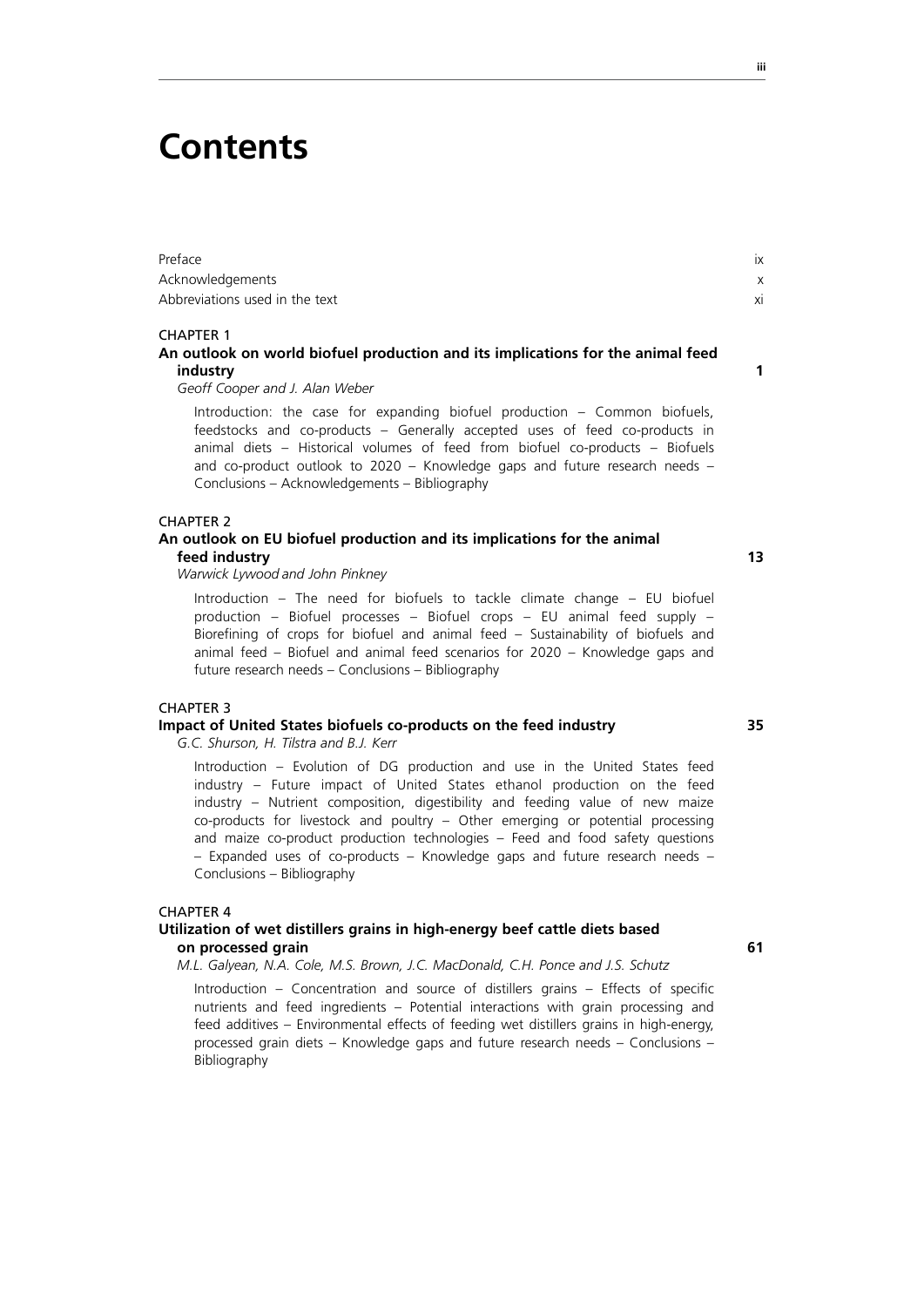#### **Utilization of feed co-products from wet or dry milling for beef cattle 77**

*G.E. Erickson, T.J. Klopfenstein and A.K. Watson*

Introduction – Beef finishing – Protein supplementation – Energy replacement – High inclusions – Roughages – Grain processing – Sulphur – Forage-fed cattle – Energy supplementation – Protein supplementation – Replacement heifers – Environmental issues – Greenhouse gas and life-cycle analysis – New developments – Future research areas – Conclusions – Bibliography

#### CHAPTER 6

#### **Hydrogen sulphide: synthesis, physiological roles and pathology associated with feeding cattle maize co-products of the ethanol industry 101**

*Jon P. Schoonmaker and Donald C. Beitz* 

Introduction – Dietary sources of sulphur – Mechanism of action of excess dietary sulphur– Sources of hydrogen sulphide – Knowledge gaps and future research needs – Conclusions – Bibliography

#### CHAPTER 7

#### **Feeding biofuel co-products to dairy cattle 115**

*Kenneth F. Kalscheur, Alvaro D. Garcia, David J. Schingoethe, Fernando Diaz Royón and Arnold R. Hippen*

Introduction – Nutrient composition of biofuel co-products – Degradability of distillers grain from different cereal grains – Feeding DGS to dairy calves – Feeding DGS to dairy heifers – Feeding DGS to dry cows – Feeding DGS to lactating dairy cows – Wet versus dried distillers grain with solubles – Feeding different cereal types of distillers grain with solubles – Feeding other ethanol co-products to dairy cattle – Feeding glycerol to dairy cattle – Storage of biofuel co-products – Future biofuel co-products (next generation) – Knowledge gaps and future research needs – Conclusions – Acknowledgements – Bibliography

#### CHAPTER 8

#### **Utilization of crude glycerin in beef cattle 155**

*J.S. Drouillard*

Introduction – Fermentation by ruminal microbes – Impact of glycerin on *in vivo*  digestion – Performance of cattle supplemented crude glycerin – Conclusions – Bibliography

#### CHAPTER 9

#### **Nutritional value and utilization of wheat dried distillers grain with solubles in pigs and poultry 163**

*J. Noblet, P. Cozannet and F. Skiba*

Introduction – Composition and chemical characteristics of wheat DDGS – Energy value of wheat DDGS – Protein value of wheat DDGS – Minerals and phosphorus value of wheat DDGS – Performance in poultry and pigs fed wheat DDGS – Feed additives potential for wheat DDGS – Knowledge gaps and future research needs – Conclusions – Acknowledgements – Bibliography

#### CHAPTER 10

#### **Feeding biofuels co-products to pigs 175**

*G.C. Shurson, R.T. Zijlstra, B.J. Kerr and H.H. Stein*

Introduction – Biofuels co-products used in swine diets – Wet-milling co-products – Nutrient and energy composition and digestibility in distillers grain co-products – Improving nutrient digestibility of DDGS – *In vitro* energy digestibilty in DDGS – Energy prediction equations for DDGS – Nutrient and energy composition and digestibility in maize co-products from wet-milling – Crude glycerin – Special considerations for co-products from the ethanol industry – Special considerations for crude glycerin – Feeding distillers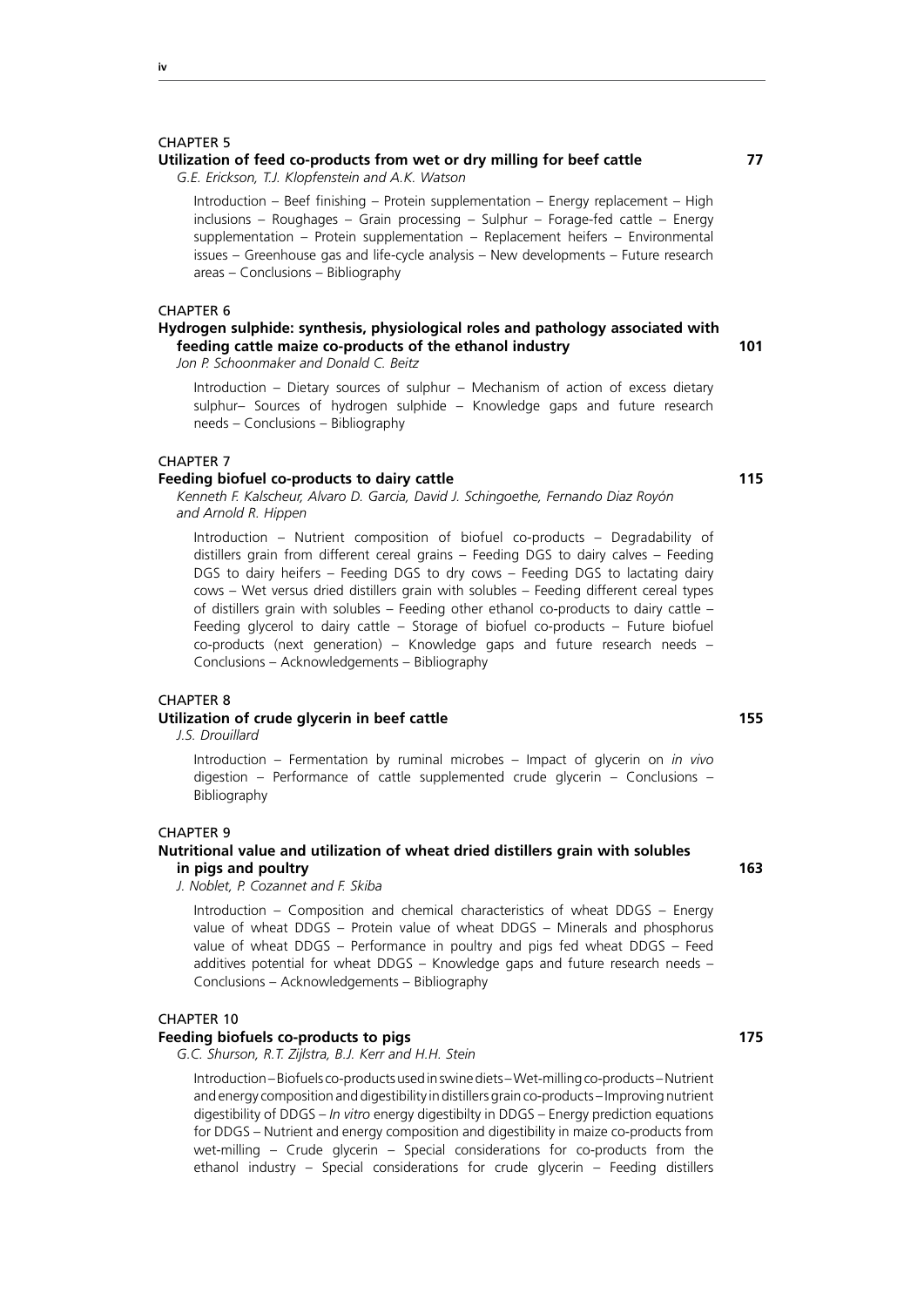co-products to swine – Feeding crude glycerin to swine – Effects of DDGS on pig health – Effects of DDGS on nutrient concentration and gas and odour emissions of swine manure – Knowledge gaps and future research needs – Conclusions – Acknowledgements – Bibliography

#### CHAPTER 11

#### **Co-products from biofuel production for farm animals – an EU perspective 209**

*Friederike Hippenstiel, Karl-Heinz Südekum, Ulrich Meyer and Gerhard Flachowsky*

Introduction – Co-products from bio-ethanol production – Co-products from biodiesel production – Energy utilization efficiency and sustainability of co-products from biofuel production in animal nutrition – Knowledge gaps and future research needs – Conclusions – Bibliography

#### CHAPTER 12

#### **Utilizing co-products of the sweet sorghum-based biofuel industry as livestock feed in decentralized systems 229**

*P. Srinivasa Rao, Belum V.S. Reddy, Ch. Ravinder Reddy, M. Blümmel, A. Ashok Kumar, P. Parthasarathy Rao and G. Basavaraj*

Introduction to the sweet sorghum value chain – Sweet sorghum as bio-ethanol feedstock – Co-products – Grain utilization – Animal studies with sweet sorghum bagasse – Utilization of foam, vinasse and steam – Economic importance of bagasse for the sweet sorghum value chain in the decentralized system – Knowledge gaps and future research needs – Conclusions – Acknowledgements – Bibliography

#### CHAPTER 13

### **Utilization of oil palm co-products as feeds for livestock in Malaysia 243**

*M. Wan Zahari, A.R. Alimon and H.K. Wong*

Introduction – Co-products from oil palm plantations (field residues) – Co-products from oil palm milling – Maximizing livestock production in an oil palm environment – Conclusions – Bibiliography

#### CHAPTER 14

## **Use of palm kernel cakes (***Elaeis guineensis* **and** *Orbignya phalerata***),**

**co-products of the biofuel industry, in collared peccary (***Pecari tajacu***) feeds 263** *Natália Inagaki de Albuquerque, Diva Anélie de Araujo Guimarães,* 

*Hilma Lúcia Tavares Dias,* 

*Paulo César Teixeira and José Aparecido Moreira*

Introduction – Use of babassu (*Orbignya phalerata*) in the feed of collared peccaries raised in captivity – Palm kernel cake *(Elaeis guineensis*) use in the feed of collared peccaries raised in captivity – Knowledge gaps and future research needs – Conclusions – Acknowledgements – Bibliography

#### CHAPTER 15

#### **Sustainable and competitive use as livestock feed of some co-products, by-products and effluents generated in the bio-ethanol industry 275**

*Harold Patino, Bernardo Ospina Patiño, Jorge Luis Gil and Sonia Gallego Castillo*

Introduction – Bio-ethanol production trials with the RUSBI approach – Transformation of co-products, by-products and effluents into nutritional supplements for animal feeding – Bio-economic animal feeding trials with the nutritional supplements – Economic viability of the use of nutritional supplements in animal feeding – Knowledge gaps and future research needs – Conclusions – Bibliography

#### CHAPTER 16

**Scope for utilizing sugar cane bagasse as livestock feed – an Asian perspective 291** *S. Anandan and K.T. Sampath*

Introduction – Sugar cane production and co-products – Knowledge gaps and future research needs – Conclusions – Bibliography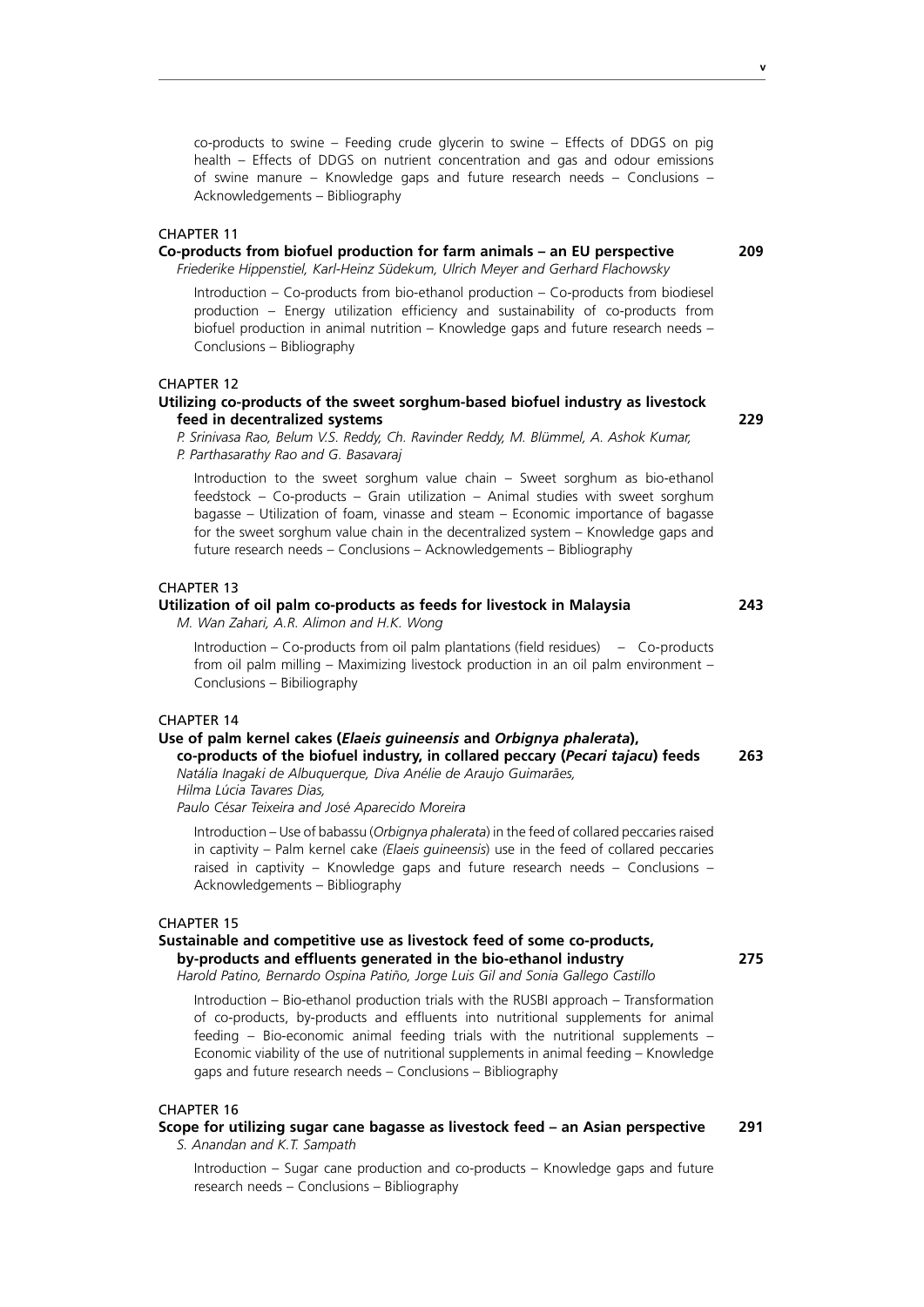*Gita Cherian*  Introduction – *Camelina sativa* meal: chemical composition and nutritional value – Feeding camelina meal to poultry – Developing *Camelina sativa* as a functional feed:

challenges – Conclusions – Acknowledgments – Bibliography

#### CHAPTER 18

## **Utilization of lipid co-products of the biofuel industry in livestock feed 311**

*Z. Wiesman, O. Segman and L. Yarmolinsky*

Introduction to biofuels – Soapstock – Composition – Phytonutrients – Effect on ruminants – Potential risks from fractions containing such phytochemicals – Conclusions – Bibliography

#### CHAPTER 19

#### **Potential and constraints in utilizing co-products of the non-edible oils-based biodiesel industry – an overview 325**

*Souheila Abbeddou and Harinder P.S. Makkar*

Introduction – Promising non-edible oil plant species – Chemical composition of co-products of the non-edible oil-based biodiesel industry – Toxicity of non-edible cakes and meals – Possibility of feeding some untreated non-edible cakes and meals from seeds that give non-edible oils – Possibility of feeding some treated non-edible cakes and meals from seeds that give edible oils – Detoxification methods – Effects of feeding treated non-edible cakes or meals on animal response and performance – Knowledge gaps and future research needs – Conclusions – Bibliography

#### CHAPTER 20

#### **Status of biofuels in India and scope of utilizing castor (***Ricinus communis***) cake – a biofuel co-product – as livestock feed 339**

*S. Anandan, N.K.S. Gowda and K.T. Sampath*

Introduction – Status of biofuels in India – Biofuels feedstock and co-products – Castor cake production and utilization – Toxic principles – Detoxification and de-allergenation of castor cake – Feeding studies using castor cake – Knowledge gaps and future research needs – Conclusions – Bibliography

#### CHAPTER 21

#### **Use of detoxified jatropha kernel meal and protein isolate in diets of farm animals 351**

#### *Harinder P.S. Makkar, Vikas Kumar and Klaus Becker*

Introduction – Jatropha – Detoxified *Jatropha curcas* kernel meal as a protein source in aqua feed – Use of detoxified jatropha kernel meal as a protein source in white leg shrimp feed – Use of *Jatropha curcas* kernel meal of a non-toxic jatropha genotype in aqua feed – Use of *Jatropha platyphylla* kernel meal as a protein source in aqua feed – Use of detoxified *Jatropha curcas* protein isolate in common carp feed – Conclusions regarding use of detoxified kernel meal and detoxified protein isolate from *Jatropha curcas* as aqua feed – Use of detoxified *Jatropha curcas* kernel meal in poultry feed – Use of detoxified *Jatropha curcas* kernel meal in pig feed – Challenges and opportunities in using as livestock feed by-products obtained during the production of biodiesel from jatropha oil – Guidelines for using detoxified kernel meal and detoxified protein isolate from *Jatropha curcas* as a protein source in animal feed – Potential challenges in using detoxified kernel meal and detoxified protein isolate from *Jatropha curcas* in feeds – Environmental considerations – Future studies – Final comments – Bibliography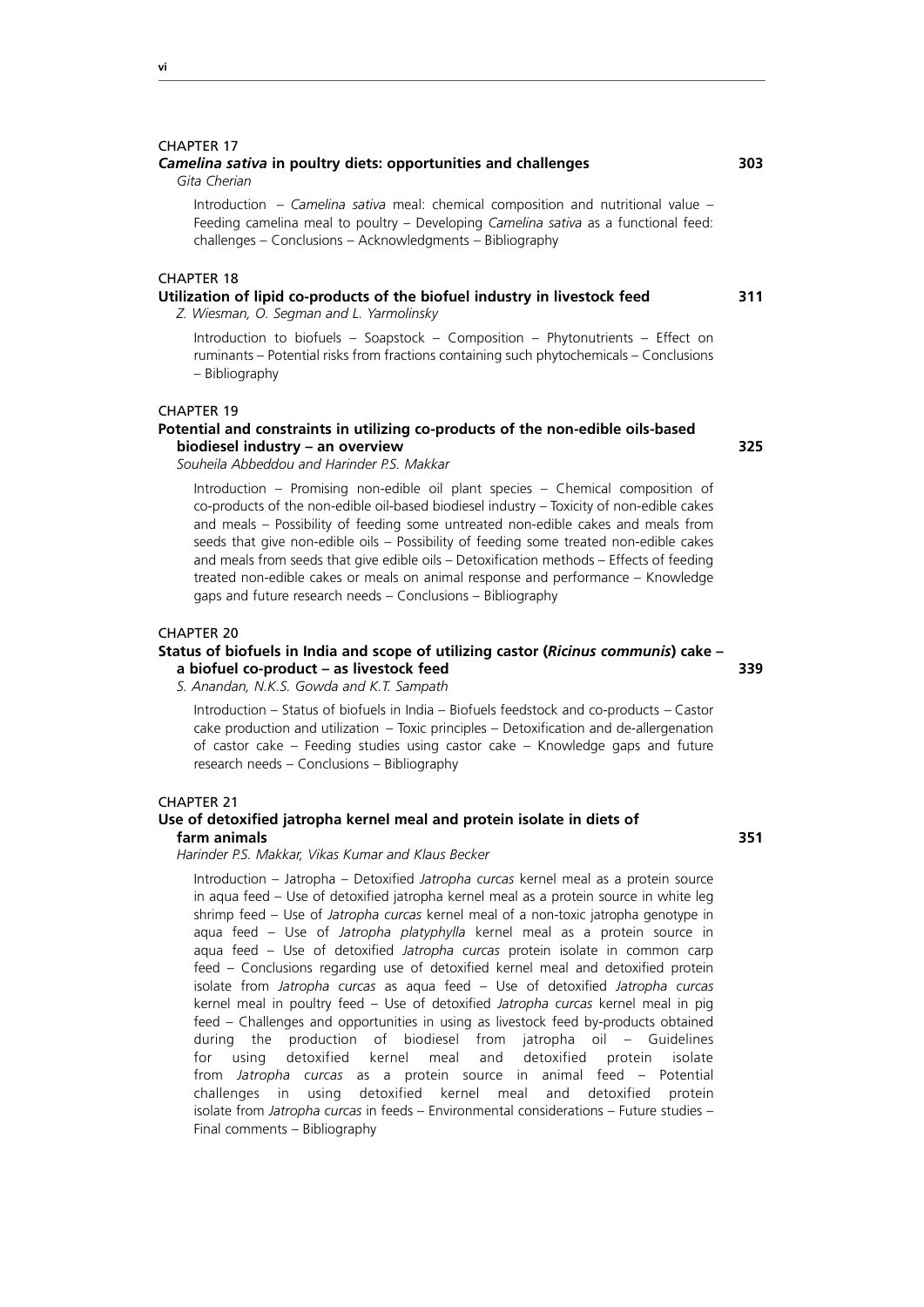#### **Use of** *Pongamia glabra* **(karanj) and** *Azadirachta indica* **(neem) seed cakes for feeding livestock 379**

*Narayan Dutta, A.K. Panda and D.N. Kamra*

Introduction – Karanj (*Pongamia glabra*) cake – Neem seed cake – Recommendations – Knowledge gaps and future research needs – Bibliography

#### CHAPTER 23

#### **Co-products of the United States biofuels industry as alternative feed ingredients for aquaculture 403**

*Kamal Mjoun and Kurt Rosentrater*

Introduction – Properties of distillers grain – Distillers grain: issues, challenges, knowledge gaps and research needs – Properties of crude glycerine – Crude glycerine issues, challenges, knowledge gaps and research needs – Conclusions – Bibliography

#### CHAPTER 24

#### **Cultivation of micro-algae for lipids and hydrocarbons, and utilization of spent biomass for livestock feed and for bio-active constituents 423**

*G.A. Ravishankar, R. Sarada, S. Vidyashankar, K.S. VenuGopal and A. Kumudha*

Introduction – Algal biodiversity for the production of lipids and hydrocarbons – Green algal lipids and hydrocarbons – Diatoms as sources of lipids – Large-scale cultivation of micro-algae – Downstream processing and conversion to biofuels – Conversion of algal lipids and biomass to bio-energy – Ethanol from algal feedstock – Use of micro-algae for food, feed and bio-actives – Micro-algae as sources of feed – Micro-algae as sources of bio-active molecules – Techno-economic analysis of micro-algal biomass production for biofuels, and co-products – Biorefinery approach in micro-algal utilization – Knowledge gaps and future research needs – Conclusions – Acknowledgements – Bibliography

#### CHAPTER 25

#### **Land use in Australia for biofuels and bio-energy: opportunities and challenges for livestock industries 447**

*Andrew L. Braid*

Introduction – Current biofuel production in Australia – New production systems for biofuels and bio-energy in Australia – Lignocellulosic-based biofuels – Expanding land use for bio-energy and biofuel: the effect on livestock industries – Knowledge gaps and future research needs – Conclusions – Acknowledgements – Bibliography

#### CHAPTER 26

#### **An assessment of the potential demand for DDGS in Western Canada: institutional and market considerations 467**

*Colleen Christensen, Stuart Smyth, Albert Boaitey and William Brown*

Introduction – Changes and trends in Western Canadian agriculture – DDGS use in rations – Opportunities for development of the DDGS market in Western Canada – Challenges of creating new markets – Emerging DDGS market – Knowledge gaps and future research needs – Conclusions – Bibliography

#### CHAPTER 27

#### **Biofuels: their co-products and water impacts in the context of life-cycle analysis 483** *Michael Wang and Jennifer Dunn*

Introduction – Biofuel production technologies – Market potential of biofuel co-products – Animal feed by-products of maize starch ethanol manufacturing – LCA of biofuels – Co-products – Biofuel LCA results – Co-product allocation methodologies and impacts on LCA results – Water consumption allocation between ethanol and co-products – Knowledge gaps and future research needs – Conclusions – Acknowledgements – Bibliography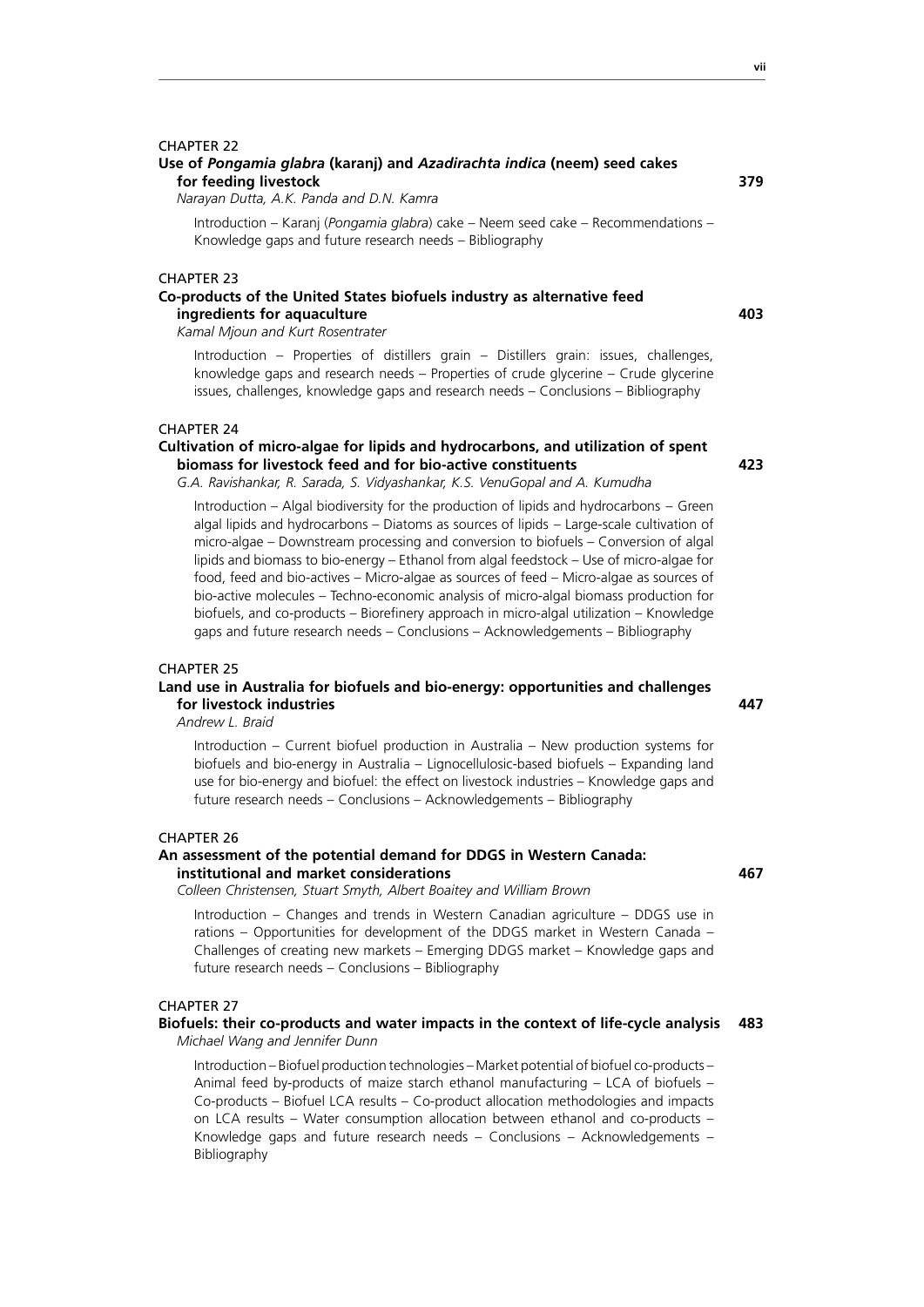#### **Utilization of co-products of the biofuel industry as livestock feeds – a synthesis 501** *Tim Smith and Harinder Makkar*

Introduction – Background – Ethanol – Biodiesel – Micro-algae – Economics – Knowledge gaps and future research needs – Acknowledgements

### **Contributing authors 523**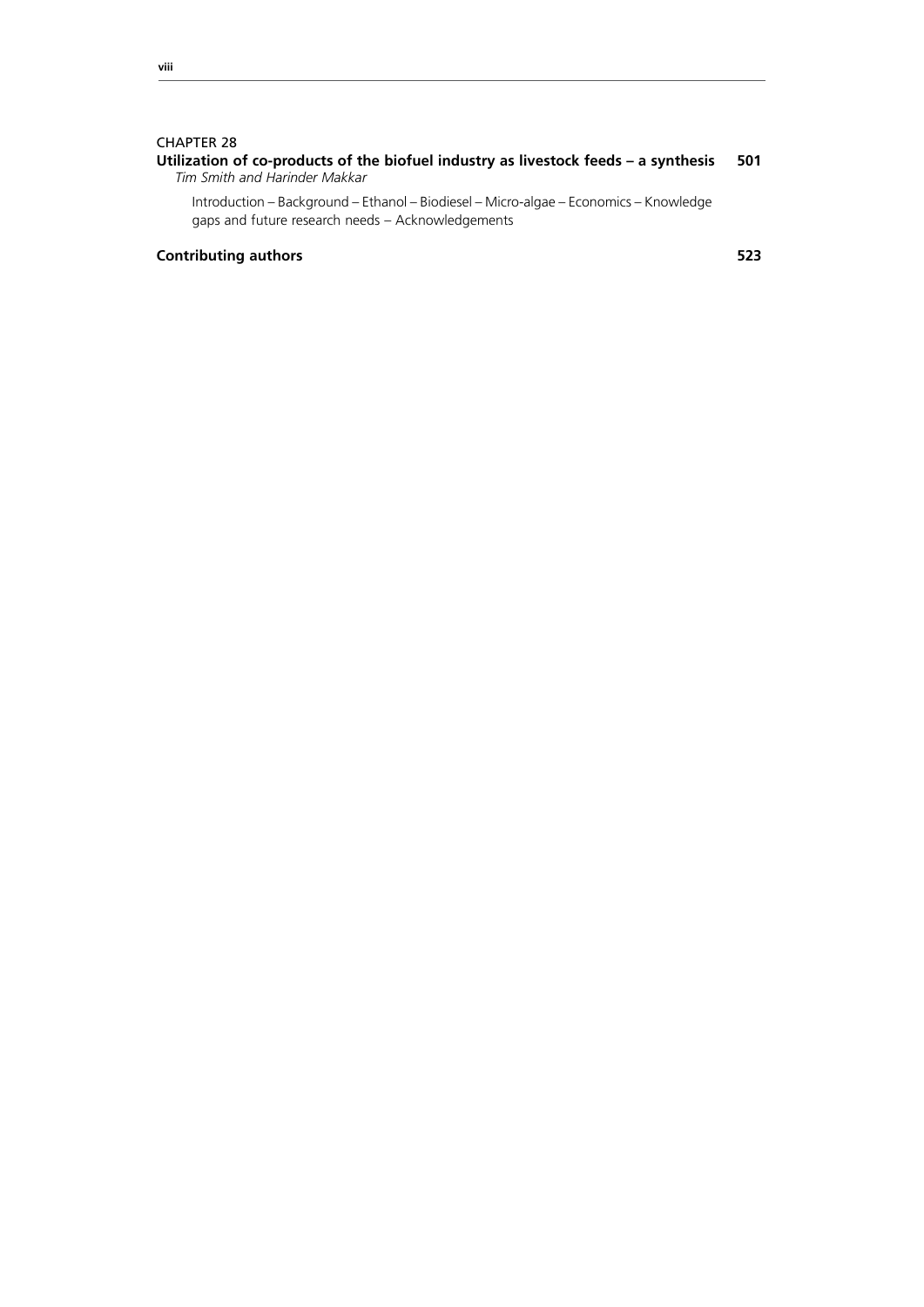## **Preface**

Humans are faced with major environmental challenges as a result of climate change and a predicted shortage of fossil fuels for transport. The underlying causes of climate change are not fully understood, but it is accepted that greenhouse gas (GHG) emissions, especially methane, are a contributory factor over which we can exert some control. The shortage of fossil fuels can be mitigated by blending them with biofuels, either ethanol with petrol, or biodiesel with diesel, both of which also result in a reduction in carbon emissions and for which minimum inclusion rates have been agreed. However, biofuel production is currently from agricultural crops, usually starch-containing cereals for ethanol and oilseeds for biodiesel. To be successful this approach must be economically sustainable and must not generate conflict with the traditional use of agricultural land in producing food and feed for humans and livestock. Both criteria can only be met if the residues of biofuel production, referred to as coproducts, are fully utilized.

One of the objectives of producing this publication was to collate, discuss and summarize stateof-the-art knowledge on current and future availability of co-products from the feedstocks most used for the production of biofuels, and use of the co-products as livestock feed. The original feedstocks tended to be major agricultural crops, cereals, especially maize and wheat, and sugar cane for ethanol production, and soybean meal and rapeseed meal for biodiesel. An underlying feature has been the spread worldwide of an industry originally based in North America and Europe.

With an increasing need for biofuels and expanding markets for co-products, another objective was to summarize information on alternative feedstocks, with an emphasis on cellulosic materials and nonconventional sources. Many of these are grown on sub-prime land and have minimum requirements for irrigation and other inputs. Detoxification of some seed meals and cakes is necessary before they can be considered as feeds. With other crops, such as oil palm, promoting use of the residues and co-products available both from the field and processing is required. The potential contribution from micro-algae presents a new concept in that their production is not land-based and processing can be achieved through the use of coastal waters. Other developments include broadening of the use of co-products from ruminant, especially cattle, and pigs, to poultry and fish (aquaculture), enhancement of the availability of existing co-products, and the introduction of new ones.

The third objective of this publication was to identify gaps in knowledge and define research topics to fill them. Subjects predominating include standardization of product quality, needed to aid ration formulation; testing of new products; development of detoxification procedures; research on microalgae; and life cycle analysis linked to traditional nutritional appraisal.

This publication covers a wide array of co-products and is a timely contribution as people's aspirations are rising, evident from an increasing demand for livestock products and an ever greater reliance on transport, whether by air, road or sea, coupled with the challenge of maintaining agricultural production when faced with global warming. We hope that this publication will be useful to policymakers, researchers, the feed industry, science managers and NGOs, and will contribute to making information-based decisions on issues related to food-feed-fuel competition and emerging challenges of global warming, in addition to making the efficient use of a wide range of co-products from the biofuel industry as livestock feed.

**Berhe G. Tekola** Director Animal Production and Health Division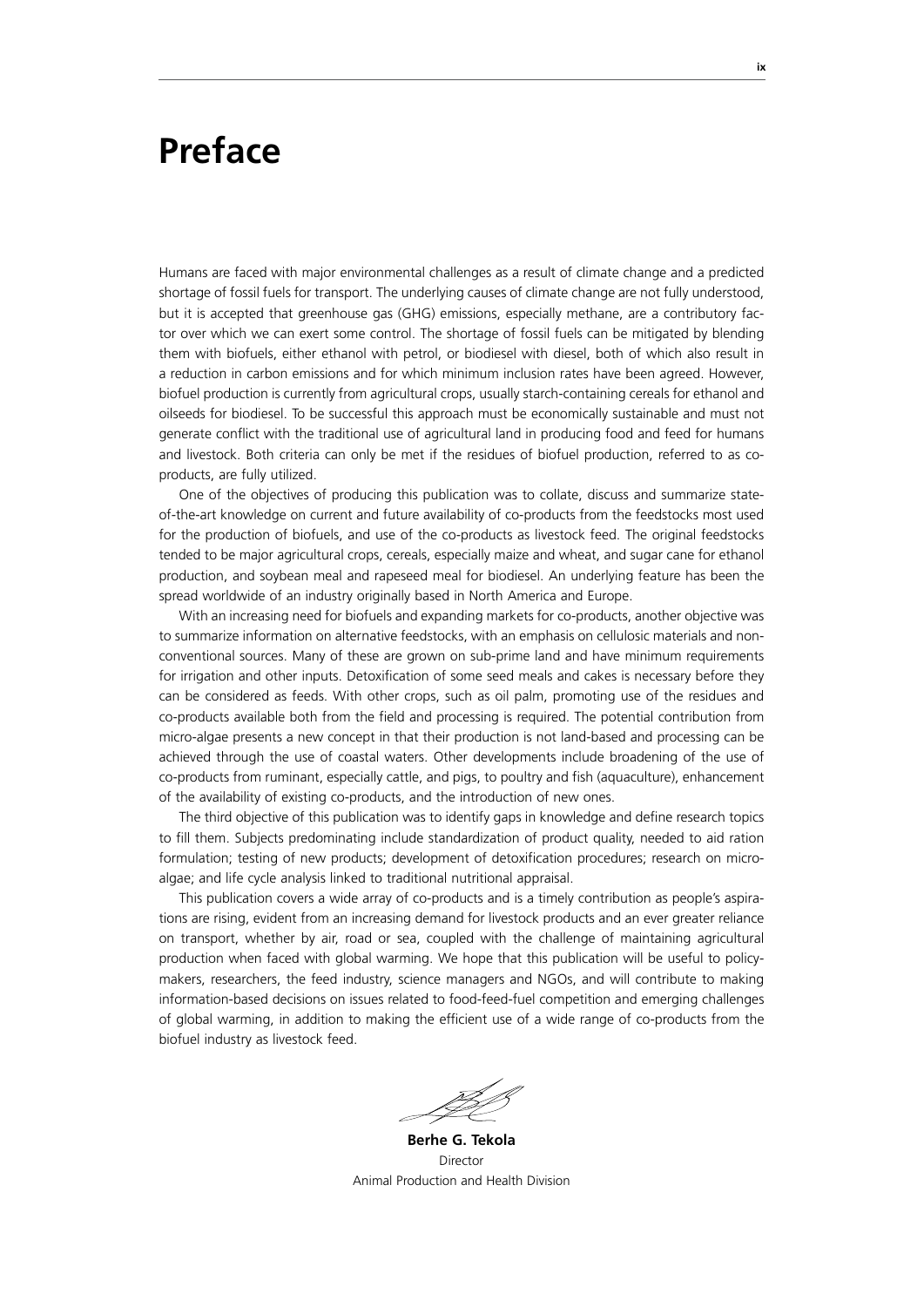# **Acknowledgements**

We would like to thank all those who contributed so diligently and excellently to the content of this document. In particular, thanks go to the many reviewers, who spent many hours in critically reviewing the contributions. We also thank Samuel Jutzi, Simon Mack and Philippe Ankers for their support for this work. The contributions of Thorgeir Lawrence, Claudia Ciarlantini, Chrissi Smith Redfern, Simona Capocaccia, Suzanne Lapstun and Myrto Arvaniti towards editing and layout setting processes are gratefully acknowledged.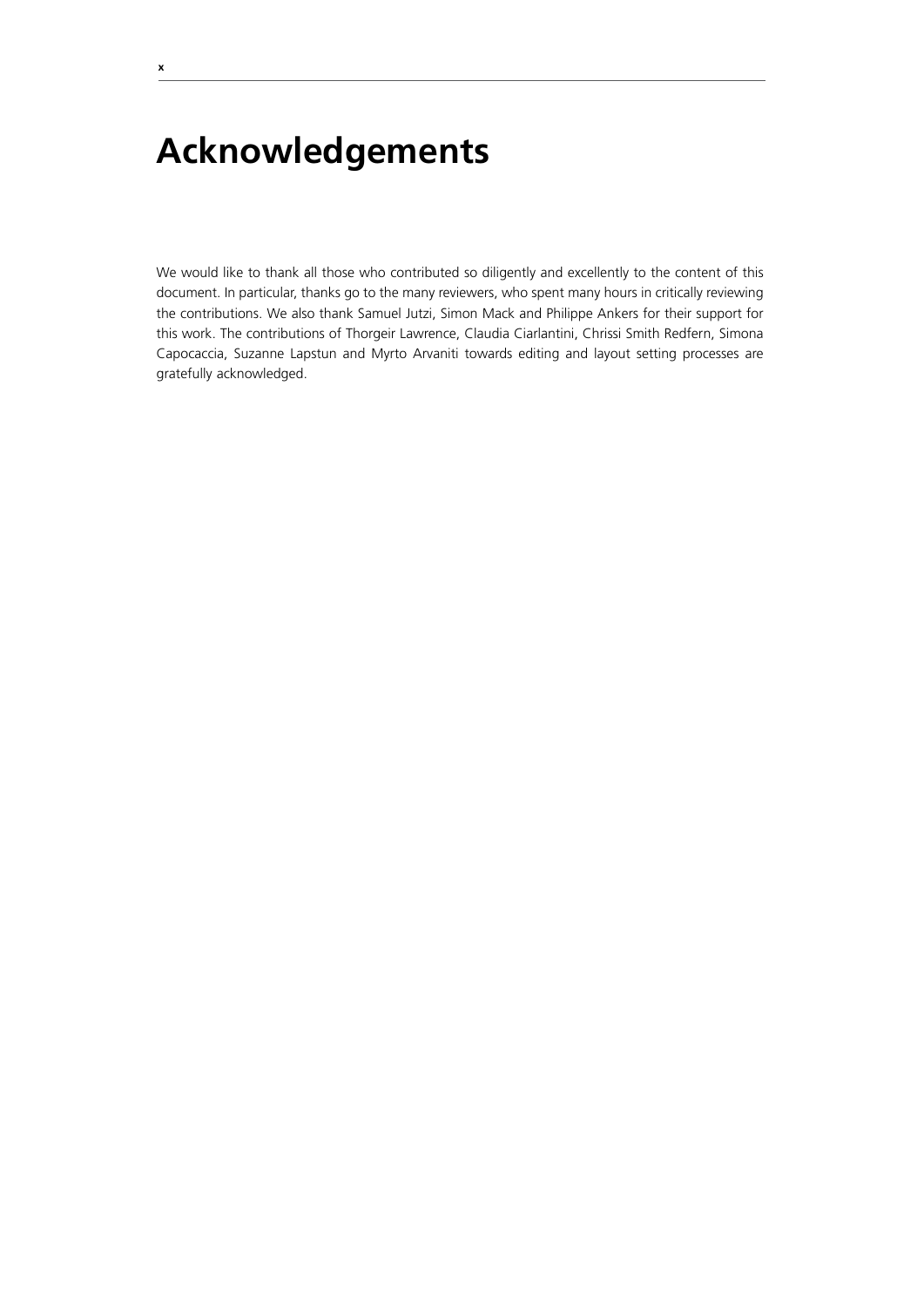# **Abbreviations used in the text**

| A:P           | Acetate-to-propionate ratio                                          |  |
|---------------|----------------------------------------------------------------------|--|
| AА            | Amino acid                                                           |  |
| <b>AAFCO</b>  | American Association of Feed Control Officials                       |  |
| <b>ABARE</b>  | Australian Bureau of Agricultural and Resource Economics             |  |
| <b>ACC</b>    | <b>Australian Commercial Cross</b>                                   |  |
| ADF           | Acid-detergent fibre                                                 |  |
| ADFI          | Average daily feed intake                                            |  |
| ADG           | Average daily gain                                                   |  |
| <b>ADICP</b>  | Acid-detergent-insoluble crude protein                               |  |
| ADIN          | Acid-detergent insoluble N                                           |  |
| ADL           | Acid-detergent lignin                                                |  |
| AFEX          | Ammonia fibre expansion                                              |  |
| AFIA          | American Feed Industry Association                                   |  |
| Al            | Artificial insemination                                              |  |
| ALA           | Alpha-linolenic acid                                                 |  |
| Ala           | Alanine                                                              |  |
| <b>ALP</b>    | Alkaline phosphatase                                                 |  |
| <b>AME</b>    | Apparent metabolizable energy                                        |  |
| AMEn          | Apparent metabolizable energy corrected for zero nitrogen deposition |  |
| <b>AMTS</b>   | Agriculture Modeling and Training Systems                            |  |
| <b>APHIS</b>  | Animal and Plant Health Inspection Service [USDA]                    |  |
| Arg           | Arginine                                                             |  |
| Asp           | Asparagine                                                           |  |
| AST           | Aspartate transaminase                                               |  |
| <b>ATNSKC</b> | Alkali-treated NSC                                                   |  |
| ATP           | Adenosine tri-phosphate                                              |  |
| ATTD          | Apparent total tract digestibility                                   |  |
| AUD           | Australian dollars                                                   |  |
| <b>BLR</b>    | Bagasse leaf residue                                                 |  |
| ΒN            | <b>Binder treated</b>                                                |  |
| <b>BOD</b>    | Biological oxygen demand                                             |  |
| ΒP            | Beet pulp                                                            |  |
| <b>BRSL</b>   | Bagasse residue and stripped leaves                                  |  |
| <b>BRSLB</b>  | Bagasse plus stripped leaves-based feed block                        |  |
| <b>BUN</b>    | Blood urea nitrogen                                                  |  |
| <b>BW</b>     | Bodyweight                                                           |  |
| C/N           | Carbon: Nitrogen ratio                                               |  |
| Ca            | Calcium                                                              |  |
| $Ca(OH)_2$    | Calcium hydroxide                                                    |  |
| <b>CABI</b>   | Commonwealth Agricultural Bureaux International                      |  |
| $CB-1A$       | Castor bean 1 allergen                                               |  |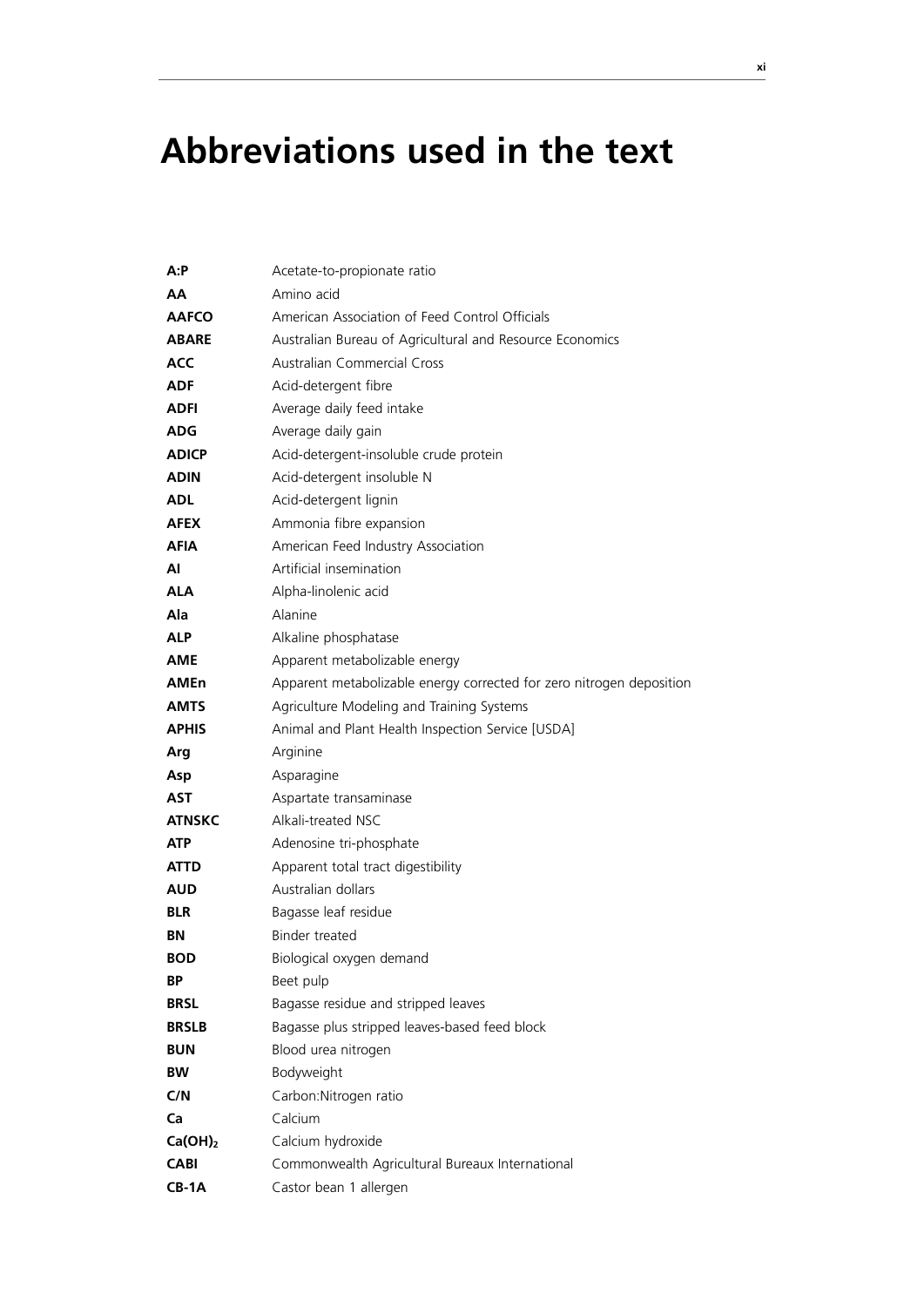| <b>CBM</b>      | Castor bean meal                                                                          |
|-----------------|-------------------------------------------------------------------------------------------|
| <b>CBS</b>      | Cystathionine β-synthase                                                                  |
| <b>CCDS</b>     | Maize [corn] condensed distillers solubles                                                |
| <b>CCK</b>      | Cholecystokinin                                                                           |
| CDO             | Cysteine dioxygenase                                                                      |
| <b>CDS</b>      | Condensed distillers solubles                                                             |
| CF              | Crude fibre                                                                               |
| <b>CFB</b>      | Commercial feed block                                                                     |
| <b>CFR</b>      | Code of Federal Regulations                                                               |
| <b>CGE</b>      | Computable General Equilibrium                                                            |
| <b>CIAT</b>     | International Center for Tropical Agriculture                                             |
| <b>CLA</b>      | Conjugated linoleic acid                                                                  |
| <b>CLAYUCA</b>  | Latin American and Caribbean Consortium to Support Research and<br>Development of Cassava |
| CO              | Carbon monoxide                                                                           |
| CO <sub>2</sub> | Carbon dioxide                                                                            |
| <b>CP</b>       | Crude protein                                                                             |
| <b>CPO</b>      | Crude palm oil                                                                            |
| <b>CSE</b>      | Cystathionine γ-ligase                                                                    |
| <b>CSIRO</b>    | Commonwealth Scientific and Industrial Research Organisation                              |
| <b>CSM</b>      | Cotton seed meal                                                                          |
| Cu              | Copper                                                                                    |
| Cys             | Cysteine                                                                                  |
| <b>DCGF</b>     | Dry maize [corn] gluten feed                                                              |
| <b>DCP</b>      | Digestible crude protein                                                                  |
| DCU             | Decentralized crushing unit                                                               |
| <b>DDG</b>      | Dried distillers grain                                                                    |
| <b>DDGS</b>     | Dried distillers grain with solubles                                                      |
| DE              | Digestible energy                                                                         |
| DG              | Distillers grain                                                                          |
| <b>DGNC</b>     | De-oiled groundnut cake                                                                   |
| <b>DGS</b>      | Distillers grain with solubles                                                            |
| <b>DHA</b>      | Docosahexaenoic acid                                                                      |
| DIM             | Days in milk                                                                              |
| <b>DIP</b>      | Degradable intake protein                                                                 |
| DJKM            | Detoxified jatropha kernel meal                                                           |
| <b>DJPI</b>     | Detoxified jatropha protein isolates                                                      |
| DJSM            | Detoxified jatropha seed meal                                                             |
| <b>DKC</b>      | De-oiled karanj cake                                                                      |
| DМ              | Dry matter                                                                                |
| DMD             | Dry matter digestibility                                                                  |
| DMI             | Dry matter intake                                                                         |
| <b>DNSC</b>     | De-oiled neem seed cake                                                                   |
| <b>DNSM</b>     | De-oiled neem seed meal                                                                   |
| <b>DRC</b>      | Dry-rolled corn                                                                           |
| EAA             | Essential amino acid                                                                      |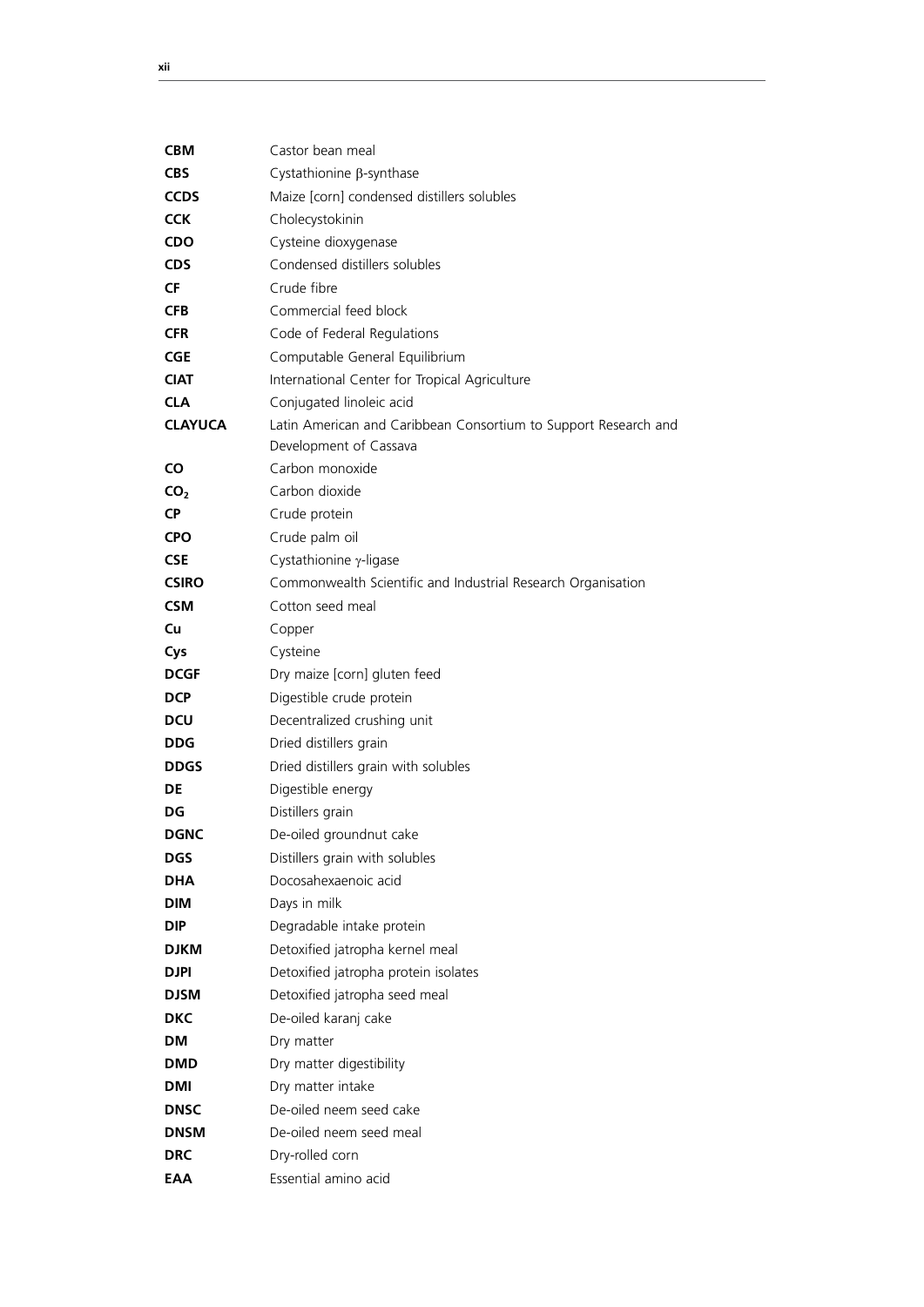| EC                             | European Commission                                                     |
|--------------------------------|-------------------------------------------------------------------------|
| ED.                            | Effective protein degradability                                         |
| EE                             | Ether extract                                                           |
| <b>EFB</b>                     | Empty fruit bunches                                                     |
| EIA                            | United States Energy Information Administration                         |
| EJ.                            | Exajoule [10 <sup>18</sup> joules]                                      |
| EKC                            | Expeller-pressed karanj cake                                            |
| <b>Embrapa</b>                 | Empresa Brasileira de Pesquisa Agropecuária                             |
| <b>EMS</b>                     | Ear-maize silage                                                        |
| <b>EPA</b>                     | United States Environmental Protection Agency                           |
| <b>EPA</b>                     | Eicosapentaenoic acid                                                   |
| <b>ePURE</b>                   | European Renewable Ethanol Association                                  |
| <b>ERD</b>                     | Effective ruminal degradability                                         |
| <b>ERS</b>                     | Economic Research Service                                               |
| <b>ESR</b>                     | Erythrocyte sedimentation rate                                          |
| <b>ETOH</b>                    | Ethanol                                                                 |
| EU                             | European Union                                                          |
| <b>FAO</b>                     | Food and Agriculture Organization of the United Nations                 |
| <b>FAPRI</b>                   | Food and Agricultural Policy Research Institute                         |
| <b>FASOM</b>                   | Forest and Agricultural Sector Optimization Model                       |
| <b>FCE</b>                     | Feed conversion efficiency                                              |
| <b>FCM</b>                     | Fat-corrected milk                                                      |
| <b>FCR</b>                     | Feed conversion ratio                                                   |
| <b>FDA</b>                     | Food and Drug Administration [USA]                                      |
| <b>FEDNA</b>                   | Federación Española para el Desarrollo de la Nutrición Animal           |
| <b>FELCRA</b>                  | Federal Land Consolidated Authority                                     |
| <b>FELDA</b>                   | Federal Land Development Authority                                      |
| <b>FOBI</b>                    | Feed Opportunities from the Biofuels Industries                         |
| <b>FQD</b>                     | Fuel Quality Directive [of the EU]                                      |
| G:F                            | Grain-to-feed ratio [feed efficiency]                                   |
| GCAU                           | Grain consuming animal unit                                             |
| <b>GE</b>                      | Gross energy                                                            |
| <b>GHG</b>                     | Greenhouse gas                                                          |
| <b>GHMC</b>                    | Ground high-moisture maize                                              |
| <b>GLA</b>                     | Gamma linolenic acid                                                    |
| Glu                            | Glutamate                                                               |
| Gly                            | Glycine                                                                 |
| <b>GNC</b>                     | Groundnut cake                                                          |
| <b>GREET</b>                   | Greenhouse gases, regulated emissions, and energy use in transportation |
| GS                             | Grass silage                                                            |
| <b>GTAP</b>                    | Global Trade Analysis Project                                           |
| $H^+$                          | Hydrogen ion                                                            |
| $H_2S$                         | Hydrogen sulphide                                                       |
| $H_2S_2O_7$                    | Thiosulphuric acid                                                      |
| H <sub>2</sub> SO <sub>3</sub> | Sulphurous acid                                                         |
| HC                             | Hemicellulose                                                           |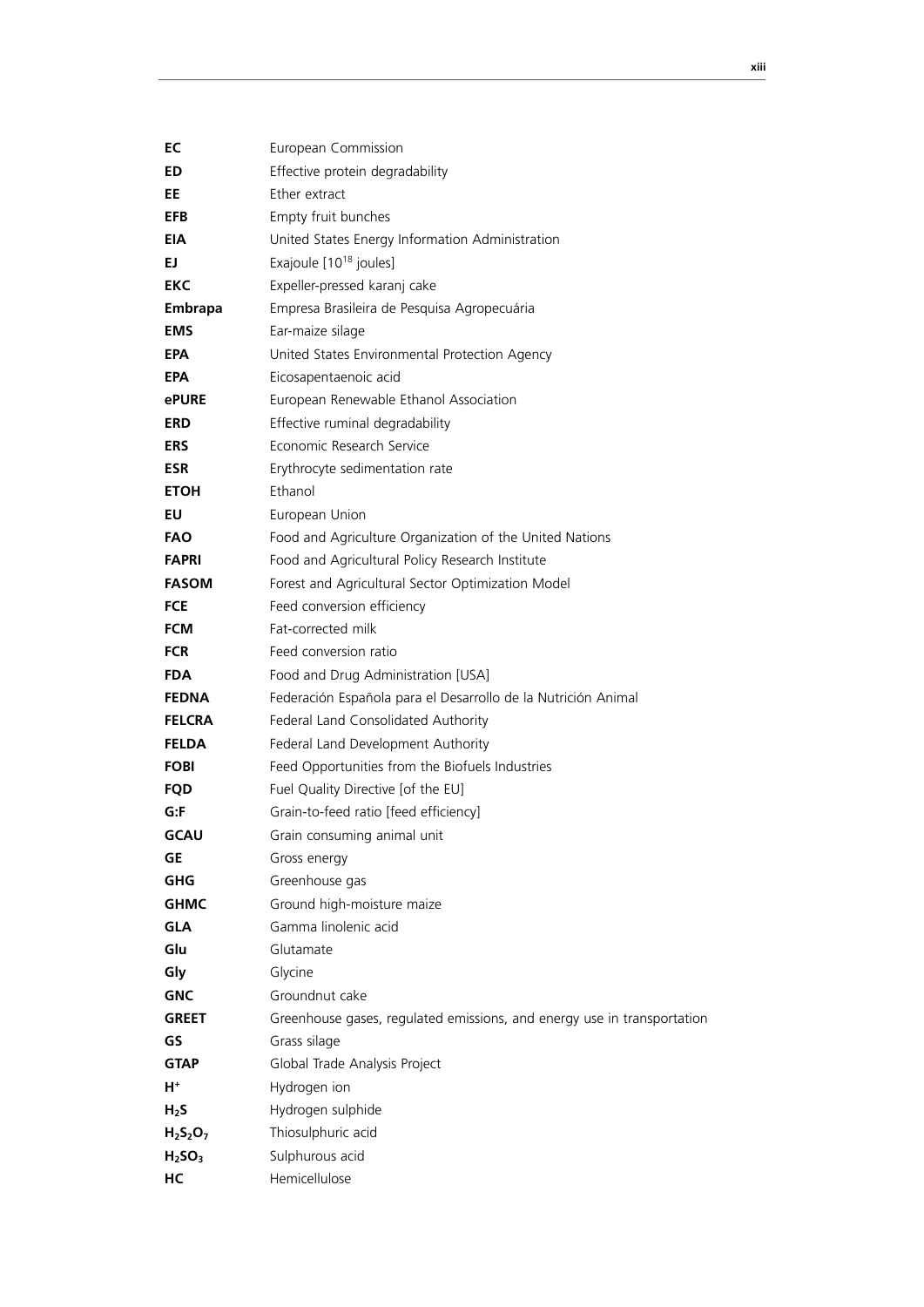| <b>HCHO</b>    | Formaldehyde                                                     |
|----------------|------------------------------------------------------------------|
| HCI            | Hydrochloric acid                                                |
| <b>HCN</b>     | Hydrogen cyanide                                                 |
| His            | Histidine                                                        |
| H-JPKM         | Heated Jatropha platyphylla kernel meal                          |
| HMC            | High moisture maize                                              |
| <b>HPDDG</b>   | High-protein dried distillers grain                              |
| <b>HPDDGS</b>  | High-protein dried distillers grain with solubles                |
| <b>HRS</b>     | Hard Red Spring [wheat]                                          |
| <b>HRW</b>     | Hard Red Winter [wheat]                                          |
| HS.            | Hydrosulphide ion                                                |
| HS-SH          | Hydrogen persulphide                                             |
| <b>HUFA</b>    | Highly unsaturated fatty acids                                   |
| <b>ICA</b>     | Instituto Colombiano Agropecuario                                |
| <b>ICAR</b>    | Indian Council of Agricultural Research                          |
| <b>ICOA</b>    | International Castor Oil Association                             |
| <b>ICRISAT</b> | International Crops Research Institute for the Semi-Arid Tropics |
| lle            | Isoleucine                                                       |
| <b>ILUC</b>    | Indirect land use change                                         |
| <b>IMOD</b>    | Inclusive market-oriented development                            |
| In vitro D     | In vitro digestibility                                           |
| <b>INRA</b>    | Institut National de la Recherche Agronomique                    |
| <b>IRR</b>     | Internal Rate of Return                                          |
| ΙU             | International Unit                                               |
| <b>IVOMD</b>   | In vitro organic matter digestibility                            |
| JCM            | Jatropha curcas kernel meal                                      |
| JPI            | Jatropha protein isolate                                         |
| <b>JPKM</b>    | Jatropha platyphylla kernel meal                                 |
| $K^+$          | Potassium ion                                                    |
| КK             | Kedah-Kelantan                                                   |
| <b>KLPD</b>    | Kilolitres per day                                               |
| L              | Lightness or luminance                                           |
| <b>LANUR</b>   | Laboratório de Nutrição de Ruminantes                            |
| $LC_{50}$      | Lethal concentration 50 percent                                  |
| <b>LCA</b>     | Life-cycle Analysis                                              |
| $LD_{50}$      | Lethal Dose 50 [dose lethal to 50% of recipients]                |
| <b>LDH</b>     | Lactic dehydrogenase                                             |
| <b>LED</b>     | Light-emitting diode                                             |
| Leu            | Leucine                                                          |
| LM             | Lime treated                                                     |
| <b>LPC</b>     | Lupin protein concentrate                                        |
| <b>LSD</b>     | Least Significance Difference                                    |
| <b>LSF</b>     | Liquefaction, saccharification and conventional fermentation     |
| LUC            | Land use change                                                  |
| LW             | Live weight                                                      |
| <b>LWG</b>     | Liveweight gain                                                  |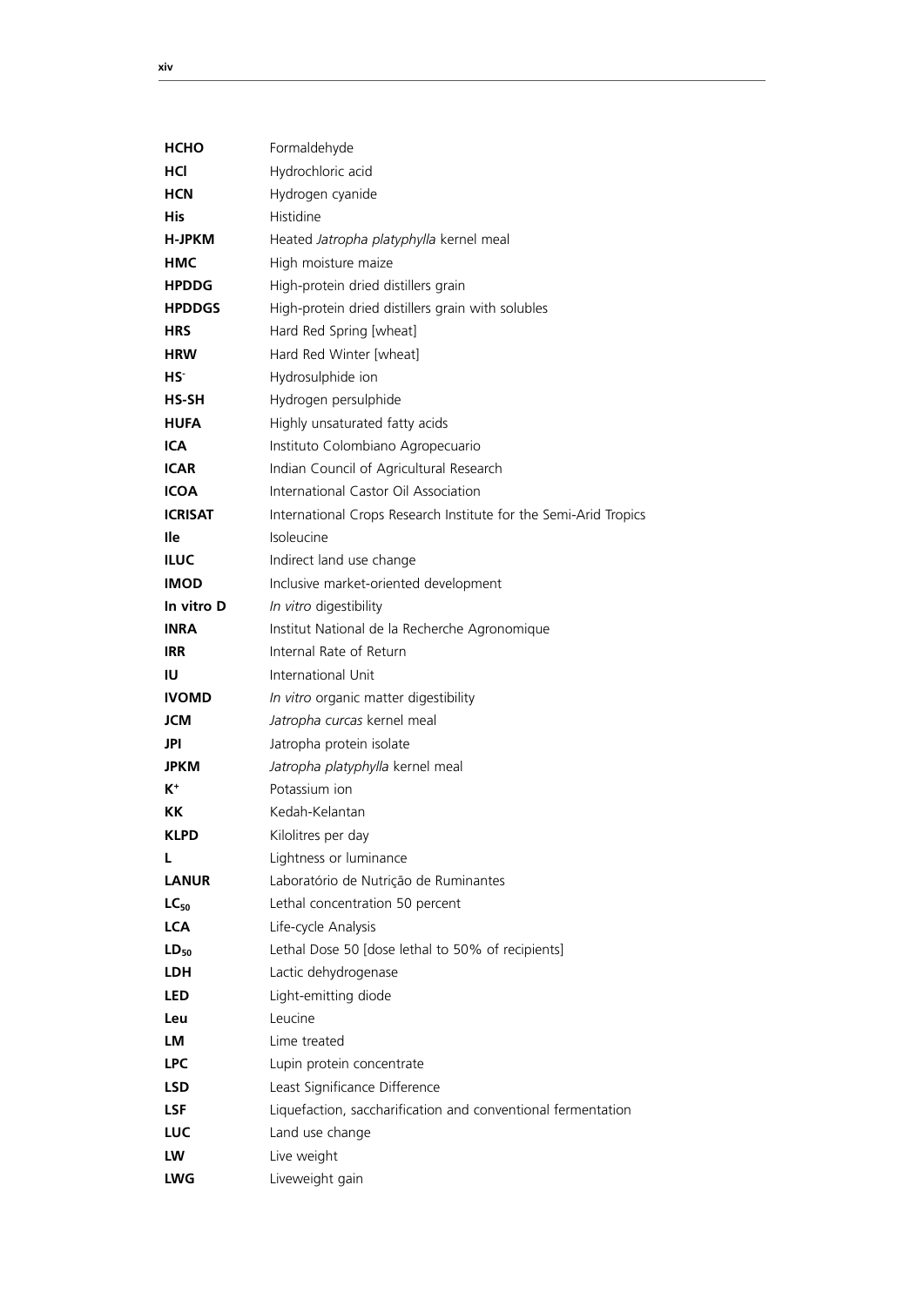| Lys             | Lysine                                                    |
|-----------------|-----------------------------------------------------------|
| <b>MARDI</b>    | Malaysian Agricultural Research and Development Institute |
| masl            | Metres above [mean] sea level                             |
| <b>MDA</b>      | Malondialdehyde                                           |
| <b>MDGS</b>     | Modified distillers grain with solubles                   |
| МE              | Metabolizable energy                                      |
| Met             | Methionine                                                |
| МJ              | Megajoule                                                 |
| МP              | Metabolizable protein                                     |
| <b>MPS</b>      | Milk protein score                                        |
| МS              | Maize silage                                              |
| MST             | Mercaptopyruvate sulphurtransferase                       |
| <b>MUFA</b>     | Mono-unsaturated fatty acids                              |
| <b>MUN</b>      | Milk urea nitrogen                                        |
| <b>MWDGS</b>    | Modified wet distillers grain with solubles               |
| N               | Nitrogen                                                  |
| $N_2$ O         | Nitrous oxide                                             |
| Na <sup>+</sup> | Sodium ion                                                |
| <b>NADPH</b>    | Nicotinamide adenine dinucleotide phosphate (reduced)     |
| NAIP            | National Agricultural Innovation Project                  |
| <b>NaOH</b>     | Sodium hydroxide                                          |
| <b>NBB</b>      | National Biodiesel Board                                  |
| <b>NDF</b>      | Neutral-detergent fibre                                   |
| NDS             | Neutral-detergent solubles                                |
| ΝE              | Net energy                                                |
| <b>NEg</b>      | Net energy for gain                                       |
| NEL             | Net energy for lactation                                  |
| ΝG              | Natural gas                                               |
| NL              | Narrow-leaf                                               |
| <b>NNP</b>      | Non-protein nitrogen                                      |
| NΟ              | Nitrous oxide                                             |
| NPV             | Net Present Value                                         |
| <b>NRC</b>      | National Research Council [USA]                           |
| <b>NRCS</b>     | National Research Centre on Sorghum [India]               |
| <b>NREAP</b>    | National Renewable Energy Action Plan                     |
| <b>NSC</b>      | Neem seed cake                                            |
| NSKC            | Neem seed kernel cake                                     |
| NSP             | Non-starch polysaccharide                                 |
| ΝV              | Nutritive value                                           |
| O <sub>2</sub>  | Oxygen                                                    |
| ΟG              | Orchardgrass                                              |
| OM              | Organic matter                                            |
| OMD             | Organic matter digestibility                              |
| <b>OPF</b>      | Oil palm fronds                                           |
| <b>OPS</b>      | Oil palm slurry                                           |
| <b>OPT</b>      | Oil palm trunks                                           |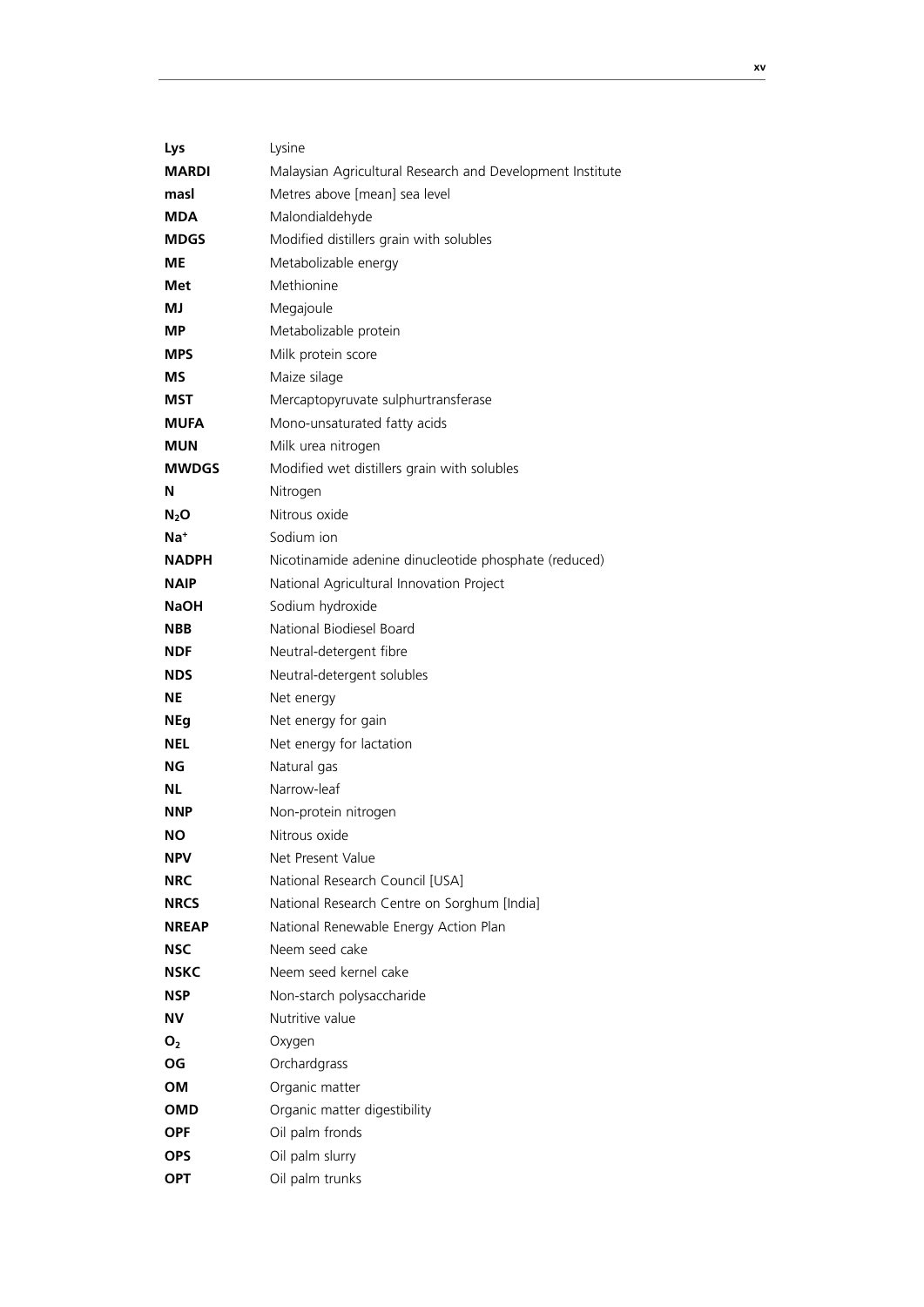| P            | Phosphorus                                         |
|--------------|----------------------------------------------------|
| Рb           | Plumbum [lead]                                     |
| <b>PCV</b>   | Packed cell volume                                 |
| <b>PD</b>    | Purine derivatives                                 |
| <b>PEM</b>   | Polioencephalomalacia                              |
| <b>PFAD</b>  | Palm fatty acid distillates                        |
| Phe          | Phenylalanine                                      |
| РJ           | Petajoule [10 <sup>15</sup> joules]                |
| <b>PKC</b>   | Palm kernel cake                                   |
| <b>PKE</b>   | Palm kernel expeller                               |
| <b>PKM</b>   | Palm kernel meal                                   |
| <b>PKO</b>   | Palm kernel oil                                    |
| <b>POME</b>  | Palm oil mill effluent                             |
| <b>POS</b>   | Palm oil sludge                                    |
| <b>PPC</b>   | Potato protein concentrate                         |
| <b>PPF</b>   | Palm press fibre                                   |
| Pro          | Proline                                            |
| PUFA         | Polyunsaturated fatty acids                        |
| PV           | Peroxide value                                     |
| <b>RBC</b>   | Red blood cell                                     |
| <b>RBD</b>   | Refined Bleached De-odourized                      |
| <b>RDP</b>   | Rumen-degradable protein                           |
| <b>RED</b>   | Renewable Energy Directive [of the EU]             |
| <b>RFA</b>   | Renewable Fuels Association                        |
| <b>RFDGS</b> | Reduced-fat DDGS                                   |
| <b>RFS</b>   | Renewable Fuel Standard                            |
| <b>RHMC</b>  | Rolled high-moisture maize                         |
| <b>RIPs</b>  | Ribosome-inactivating proteins                     |
| <b>RISDA</b> | Rubber Industry Smallholders Development Authority |
| <b>RSC</b>   | Rapeseed cake                                      |
| <b>RSM</b>   | Rapeseed meal                                      |
| <b>RUP</b>   | Ruminally undegraded crude protein                 |
| <b>RUSBI</b> | Rural Social Bio-refineries                        |
| S            | Sulphur                                            |
| $S =$        | Sulphide ion                                       |
| <b>SBE</b>   | Spent bleaching earth                              |
| <b>SBM</b>   | Soybean meal                                       |
| SD           | Standard deviation                                 |
| SDO          | Sulphur dioxygenase                                |
| SE           | Solvent-extracted                                  |
| <b>SEDC</b>  | State Economic Development Corporation             |
| Ser          | Serine                                             |
| <b>SFA</b>   | Short-chain fatty acids                            |
| SFC          | Steam-flaked maize                                 |
| SG           | Switchgrass                                        |
| <b>SGOT</b>  | Serum glutamate-oxaloacetate transaminase          |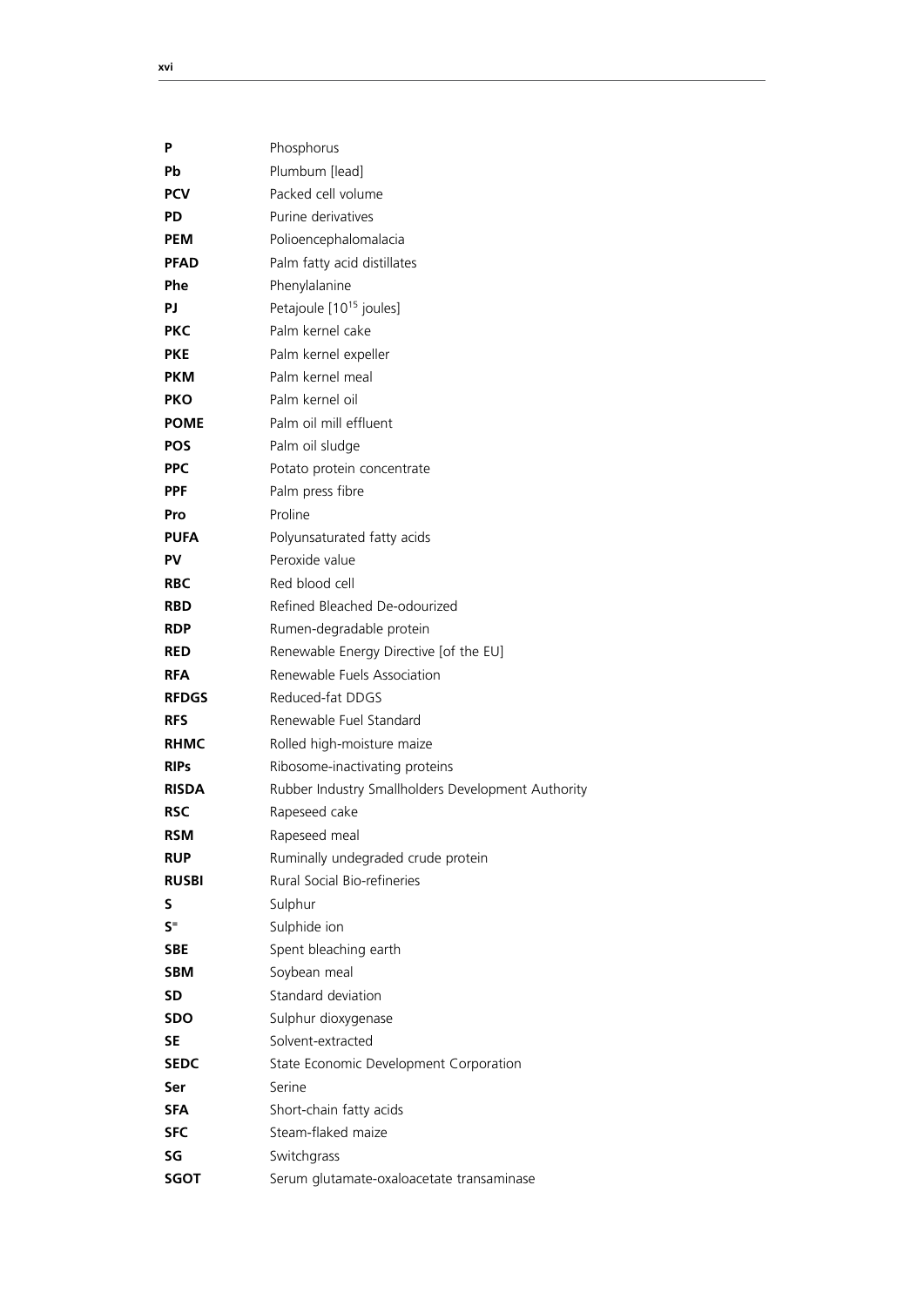| SGPT            | Serum glutamate-pyruvate transaminase                    |
|-----------------|----------------------------------------------------------|
| SΗ              | Soybean hulls                                            |
| <b>SHF</b>      | Simultaneous hydrolysis and fermentation                 |
| <b>SID</b>      | Standardized ileal digestibility                         |
| <b>SKC</b>      | Solvent-extracted karanj cake                            |
| <b>SNF</b>      | Solids not fat                                           |
| SO <sub>2</sub> | Sulphur dioxide                                          |
| <b>SOC</b>      | Soil organic carbon                                      |
| <b>SPC</b>      | Soybean protein concentrate;                             |
| <b>SPI</b>      | Soy protein isolate                                      |
| <b>SQR</b>      | Sulphide: quinone oxidoreductase                         |
| <b>SQR-SSH</b>  | SQR persulphide                                          |
| <b>SRC</b>      | Short-rotation coppicing                                 |
| <b>SSB</b>      | Sweet sorghum bagasse                                    |
| <b>SSF</b>      | Solid state fermentation                                 |
| T1              | Treatment 1                                              |
| T <sub>2</sub>  | Treatment 2                                              |
| TAB             | Treated alkali bagasse                                   |
| <b>TBARS</b>    | Thiobarbituric acid reactive substances                  |
| <b>TDF</b>      | Total dietary fibre                                      |
| <b>TDN</b>      | Total digestible nutrients                               |
| Thr             | Threonine                                                |
| <b>TJ</b>       | Terajoule [10 <sup>12</sup> joules]                      |
| <b>TME</b>      | True metabolizable energy                                |
| <b>TMP</b>      | Total milk protein                                       |
| <b>TMR</b>      | Totally mixed ration                                     |
| toe             | Tonne oil equivalent                                     |
| <b>Trp</b>      | Tryptophane                                              |
| ΤS              | Total solids                                             |
| <b>TSS</b>      | Total suspended solids                                   |
| TVFA            | Total volatile fatty acids                               |
| Tyr             | Tyrosine                                                 |
| <b>uCP</b>      | Utilizable crude protein at the duodenum                 |
| UFPA            | Universidade Federal do Pará                             |
| <b>UFRGS</b>    | Universidade Federal do Rio Grande do Sul                |
| <b>UIP</b>      | Undegradable intake protein                              |
| UMK             | Universiti Malaysia Kelantan                             |
| <b>UMMB</b>     | Urea molasses mineral blocks                             |
| <b>UNDESA</b>   | United Nations Department of Economic and Social Affairs |
| <b>UNIDO</b>    | United Nations Industrial Development Organization       |
| <b>UNSKC</b>    | Urea-ammoniated neem seed kernel cake                    |
| <b>UPM</b>      | Universiti Putra Malaysia                                |
| USDA            | United States Department of Agriculture                  |
| Val             | Valine                                                   |
| VCA             | Value Chain Analysis                                     |
| VFA             | Volatile fatty acid                                      |